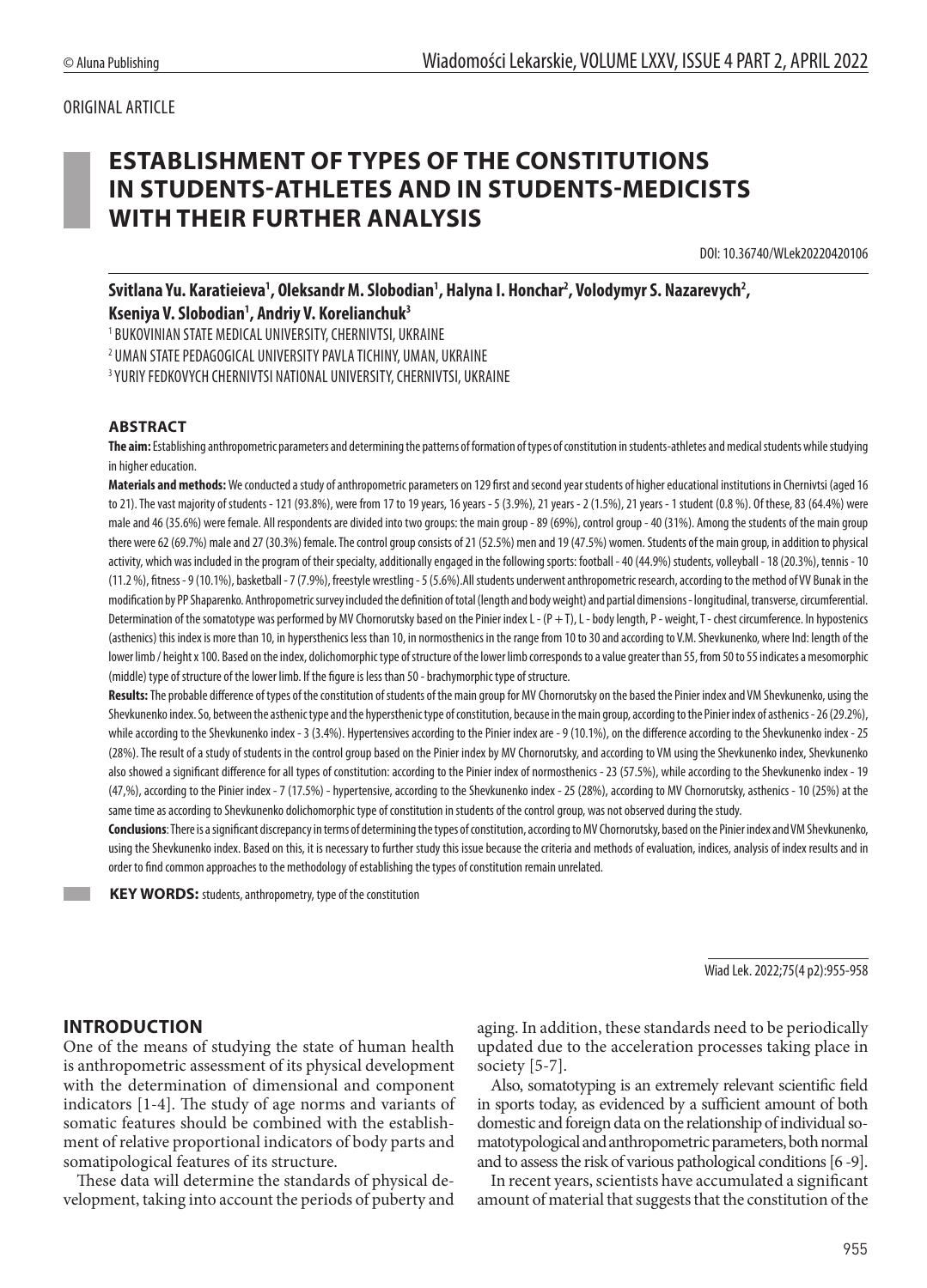athlete's body is formed largely at the genetic level, because it is a set of individual morphological, physiological and mental properties of the body due to heredity [10-14].

Therefore, the success of the athlete depends mainly on these factors, it is important to study the constitution of the body and somatotype, based on the results of which it is possible to predict high results of future athletes [15-19].

#### **THE AIM**

Establishing anthropometric parameters and determining the patterns of formation of types of constitution in students-athletes and medical students while studying in higher education.

## **MATERIALS AND METHODS**

We conducted a study of anthropometric parameters on 129 first and second year students of higher educational institutions in Chernivtsi (aged 16 to 21). The vast majority of students - 121 (93.8%), were from 17 to 19 years, 16 years - 5 (3.9%), 21 years - 2 (1.5%), 21 years - 1 student (0.8 %). Of these, 83 (64.4%) were male and 46 (35.6%) were female.

All respondents are divided into two groups: the main group - 89 (69%), are first-year students of the Faculty of Physical Culture and Human Health of Chernivtsi National University named after Yuriy Fedkovych, control group - 40 (31%) - college students and students Faculty of Dentistry, Bukovynian State Medical University, Chernivtsi.

Among the students of the main group there were 62 (69.7%) male and 27 (30.3%) female. The control group consists of 21 (52.5%) men and 19 (47.5%) women. Students of the main group, in addition to physical activity, which was included in the program of their specialty, additionally engaged in the following sports: football - 40 (44.9%) students, volleyball - 18 (20.3%), tennis - 10 (11.2 %), fitness - 9 (10.1%), basketball - 7 (7.9%), freestyle wrestling - 5 (5.6%).

The subjects of the control group were loaded with hours of physical education, according to the curriculum of their specialty and did not additionally play sports.

All students underwent anthropometric research, according to the method of VV Bunak in the modification by PP Shaparenko [1, 3, 9], in accordance with the requirements of anthropometric research, which ensures the accuracy of measurements and allows to compare results. Anthropometric survey included the definition of total (length and body weight) and partial dimensions - longitudinal, transverse, circumferential.

All anthropometric measurements were performed in the morning, on an empty stomach, on the right and left parts of the body [1, 9].

Determination of the somatotype was performed by MV Chornorutsky based on the Pinier index L - (P + T), L - body length, P - weight, T - chest circumference. In hypostenics (asthenics) this index is more than 10, in hypersthenics less than 10, in normosthenics in the range from 10 to 30 and according to V.M. Shevkunenko, where Ind: length of the lower limb / height x 100. Based on the index, dolichomorphic type of structure of the lower limb corresponds to a value greater than 55, from 50 to 55 indicates a mesomorphic (middle) type of structure of the lower limb. If the figure is less than 50 - brachymorphic type of structure [2].

All obtained results were statistically processed.

## **RESULTS**

Having determined the somatotypes among 129 first and second year students of higher educational institutions in Chernivtsi, according to MV Chornorutsky, on the basis of the Pinier index, the following data were obtained that the normosthenic type of constitution was in 77 (59.6%) students, asthenic (hypostenic) in 36 (28%), and hypersthenic type in 16 (12.4%) students.

So, according to the results obtained, the largest number of students are normosthenics, and the smallest are hypersthenic, among all students.

During the analysis in both groups separately, we obtained the following results:

the main group, where normosthenics are - 54 (60.7%), asthenics - 26 (29.2%), hypertensives - 9 (10.1%);

control group, in which 23 (57.5%) are normosthenics, 10 (25%) are asthenics and 7 (17.5%) are hypersthenics.

Based on the results, a comparison of the both study groups, it was determined that the normosthenic type of constitution predominates, fewer students with asthenic type and the smallest number in both groups - hypersthenic.

When determining the type of lower extremity constitution of the studied students of both groups, using the Shevkunenko index, the following data were obtained that the main group is dominated by mesomorphic type of lower extremity constitution - 61 (68.5%), brachymorphic type - 25 (28.0%), respectively dolichomorphic type was observed in 3 (3.4%) students.

In the study of students in the control group (40 students), according to the Shevkunenko index, brachymorphic type of constitution prevails - 21 (52.5%), mesomorphic in 19 (47,0%) students, dolichomorphic type of constitution, was not observed during the study.

Based on the results, a comparison of both study groups by V.M. Shevkunenko, using the Shevkunenko index, it was determined that in the main group the mesomorphic type prevails over the brachimorphic type, and in the control group, on the contrary, more students with the brachimorphic type of constitution than with the mesomorphic one. At the same time, as in the main group with dolichomorphic type of constitution the number of subjects was small, in the control group this type of constitution was not observed at all.

So, between the asthenic type and the hypersthenic type of constitution, because in the main group (89 students), according to the Pinier index of asthenics - 26 (29.2%), while according to the Shevkunenko index - 3 (3.4 %) students. Hypertensives according to the Pinier index are - 9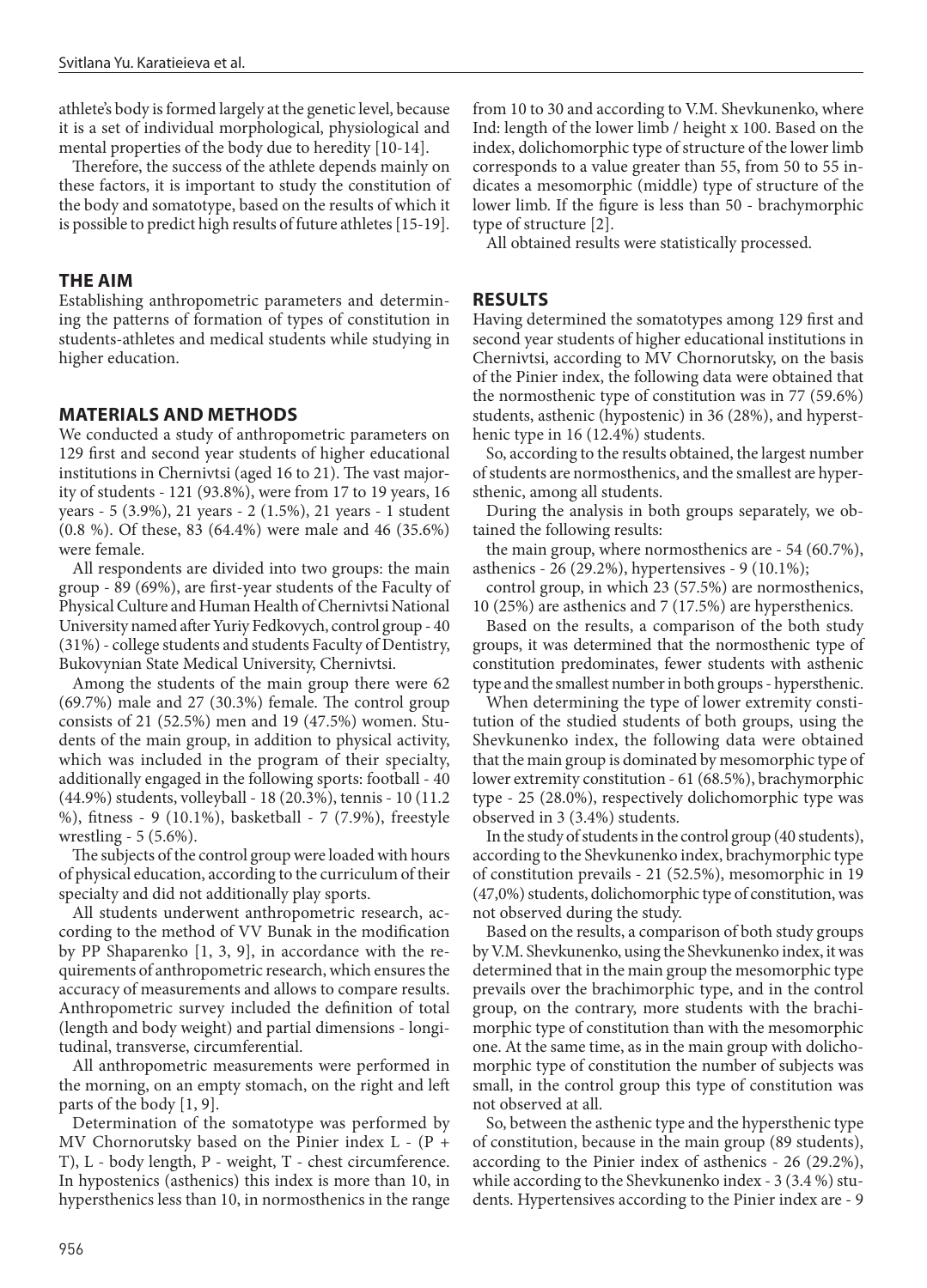(10.1%), on the difference according to the Shevkunenko index - 25 (28%).

So, summarizing the data we can conclude that there are significant differences in determining the types of constitution, according to MV Chornorutsky, based on the Pinier index and VM Shevkunenko, using the Shevkunenko index.

## **DISCUSSION**

The our opinion, the difference between the somatotypes of student-athletes and medical students is that athletes in the relevant sports have physical activity on the muscles of the lower extremities, and as a result increase not only comprehensive anthropometric parameters, but also longitudinal, which are used when determining the Shevkunenko index.

So, taking into account the results of the study of students of the main group, the difference between the types of constitution according to M.V. Chornorutsky, based on the Pinier index and V.M. Shevkunenko, using the Shevkunenko index [11].

Analyzing the research data of the students of the control group on the basis of the Piné index according to M.V. Chornorutsky, and according to V.M. Shevkunenko, using the Shevkunenko index, we can also note a significant difference for all types of constitution: according to the Pinier index of normosthenics - 23 (57.5%), while according to the Shevkunenko index - 19 (47,%), according to the Pinier index - 7 (17.5%) - hypertensive, according to the Shevkunenko index - 25 (28%) students, according to MV According to Chornorutsky, asthenics - 10 (25%), while according to the Shevkunenko index dolichomorphic type of constitution in students of the control group, was not observed during the study.

Considering the differences between the methods of determining the types of constitution according to M.V. Chornorutsky, based on the Pinier index and V.M. Shevkunenko, using the Shevkunenko index, it is not possible to use these techniques for the relevant sports for further sports selection.

Based on this, it becomes possible that further study of this issue is necessary because the criteria and methods of evaluation, indices, analysis of index results and in order to find common approaches to the methodology for establishing types of constitution remain unclear.

## **CONCLUSIONS**

1. Significant differences in the types of constitution according to MV Chornorutsky, based on the Pinier index and VM Shevkunenko, using the Shevkunenko index. namely, between the asthenic type and the hypersthenic type of constitution, because in the main group, according to the Pinier index of asthenics - 26 (29.2%), while according to the Shevkunenko index - 3 (3.4%), hypertensives according to the Pinier index, they make up 9 (10.1%), and according to the Shevkunenko index, they make up 25 (28%).

2. Further study of the criteria and methods of determining the patterns of formation of types of constitution, because the criteria and methods of evaluation, indices and analysis of the results of index indicators are not clarified.

## **REFERENCES**

- 1. Hliadia S.O., Boreiko N.Iu., Yushko O.V. Antropometrychni vymiriuvannia i otsinka funktsionalnoho stanu. Metodychni rekomendatsii do praktychnoi roboty dlia studentiv NTU «KhPI» dennoi formy navchannia usikh spetsialnostei z dystsypliny «Fizychne vykhovannia». Kharkiv. 2021, 25p. (in Ukrainian).
- 2. Vovk Yu.M., Vovk O.Iu. Indyvidualni anatomichna minlyvist ta yikh kliniko-morfolohichne znachennia. Kharkiv: FOP Bronin OV. 2019, 188p. (in Ukrainian).
- 3. Andriichuk V.M. Zakonomirnosti pokaznykiv fizychnoho rozvytku yunakiv pid chas navchannia u vyshchykh navchalnykh zakladakh. Dysertatsiia na zdobuttia naukovoho stupenia doktora medychnykh nauk. 2017, 325p. (in Ukrainian).
- 4. Vynnyk N.M., Onopriienko O.M. Metody vyznachennia morfofunktsionalnoho rozvytku studentskoi molodi. Navchalno – metodychnyi posibnyk. Cherkasy. 2015, 76p.(in Ukrainian).
- 5. Huminskyi Yu.I. Zakonomirnosti richnykh zmin somatometrychnykh ta spirometrychnykh pokaznykiv yunakiv (studentiv ta viiskovosluzhbovtsiv). Biomedical and Biosocial 306 Anthropology. 2015; 24: 152-158.(in Ukrainian).
- 6. Hrynkiv M.Ia. Anatomiia liudyny z osnovamy morfolohii: navch. posibn. prakt. Lviv; LDUFK im. Ivana Boberskoho. 2020, 252 p. (in Ukrainian).
- 7. Danylovych V.A. Obuchenye metodolohyy yssledovanyia v sfere fyzycheskoi kulturы y sporta v aspyranture: avtoref. dys. kand. ped. nauk. Mynsk. 2013, 26 p.(In Belarus).
- 8. Yedynak H., Mysiv V. Somatotyp i fizychne zdorovia pidlitkiv. Visnyk prykarpatskoho universytetu. 2013; 18: 3 – 9. (in Ukrainian).
- 9. Shaparenko P.F. Antropometriia. Vinnytsia: Drukarnia Vinnytskoho derzhavnoho medychnoho universytetu im. M.I. Pyrohova. 2000, 71 p. (in Ukrainian).
- 10. Adamčák Š., Nemec M., Bartík P. Opinions of primary school students on taking part in sport activities in selected regions of Slovakia. Journal of Physical Education and Sport. 2017; 17(1): 74-83. doi: 10.7752/ jpes.2017.s1012.
- 11. Arnold J.F., Sade R.M. Wearable Technologies in Collegiate Sports: The Ethics of Collecting Biometric Data From Student-Athletes.Am J Bioeth. 2017;17 (1): 67-70. doi:10.1080/15265161.2016.1251648.
- 12. Constantini N., Mann G. Sports Medicine. Harefuah. 2016; 155 (6): 333-334.
- 13. Jenoure P. Sports Medicine in our four neighbour countries. Swiss Sports&Exercise Medicine. 2016; 64 (4): 8-12.
- 14. Gafiatulina N.K., Makadey L.I., Gluzman I.V. et al. The role of healthsaving technologies in the process of students educational and professional socialization. Eur-Asian Journal of BioSciences. 2019; 13(2):1557 – 1563.
- 15. Hageman J.R. Current Educationon Sports Medicine an dan On going Commitment to Our Patients. PediatrAnn. 2017; 46 (3): 78. doi:10.3928/19382359-20170220-01.
- 16. Kutseryb T., Vovkanych L., Hrynkiv M. еt al. Peculiarities of the somatotype of athletes with different directions of the training process. Journal of Physical Education and Sport. 2017; 17(1): 431-435. doi: 10.7752/jpes.2017.01064.